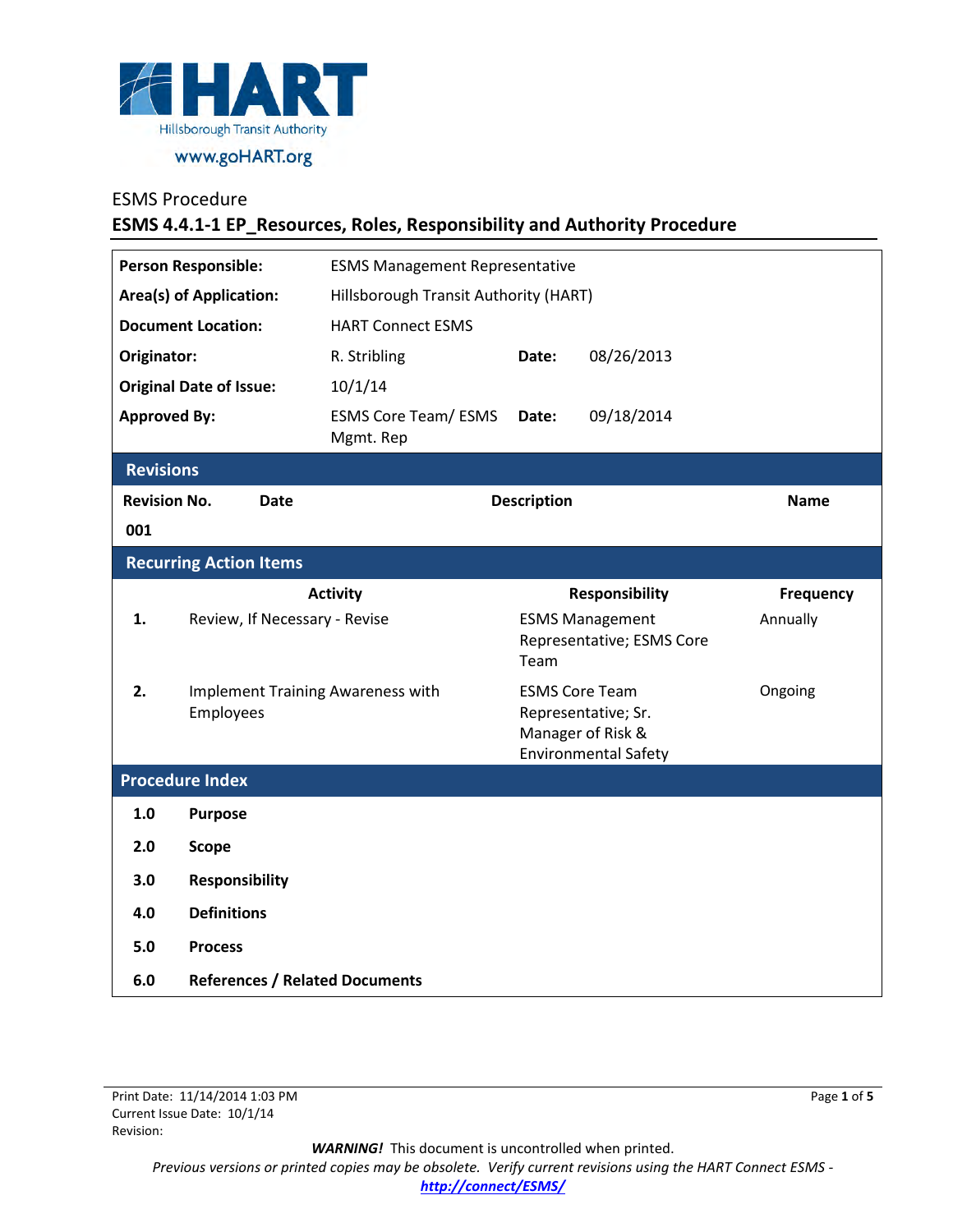

### ESMS Procedure

## **ESMS 4.4.1-1 EP\_Resources, Roles, Responsibility and Authority Procedure**

| 1.0 Purpose                    |                                                 |                                                                                                                                                                                                                                                                                                                                                                                                                                |
|--------------------------------|-------------------------------------------------|--------------------------------------------------------------------------------------------------------------------------------------------------------------------------------------------------------------------------------------------------------------------------------------------------------------------------------------------------------------------------------------------------------------------------------|
| 1.1                            | Authority.                                      | The purpose of this procedure is to establish practices related to the definition,<br>documentation and communication of resources, roles, responsibilities and authorities<br>within the Environmental & Sustainability Management System (ESMS) to ensure effective<br>control of the environmental performance associated with the Hillsborough Transit                                                                     |
| 2.0 Scope                      |                                                 |                                                                                                                                                                                                                                                                                                                                                                                                                                |
| 2.1                            | HART.                                           | This procedure is responsive to element ESMS 4.4.1 EP_Resources, Roles, Responsibility<br>and Authority Procedure in the ISO 14001:2004 Standard and covers operations of the                                                                                                                                                                                                                                                  |
| 2.2                            |                                                 | This procedure describes management's responsibility to ensure the appropriate resources<br>for the day-to-day tasks associated with the establishment, implementation and<br>maintenance of the ESMS for HART.                                                                                                                                                                                                                |
| 3.0 Responsibility             |                                                 |                                                                                                                                                                                                                                                                                                                                                                                                                                |
| 3.1                            |                                                 | Chief Executive Officer or his/her designee is responsible for:                                                                                                                                                                                                                                                                                                                                                                |
|                                | 3.1.1                                           | Assigning a specific ESMS Management Representative with sufficient authority,<br>awareness, competence and resources to oversee the responsibilities of the ESMS.<br>HARTs ESMS Management Representative is the Chief Financial Officer<br>$\bullet$<br>(CFO). The CFO will chair the ESMS Core Team. This will include reporting<br>to Executive Management the ESMS performance, improvements, and<br>recommendations; and |
|                                |                                                 | 3.1.2 Providing the necessary resources to ensure the implementation and control of<br>the ESMS.                                                                                                                                                                                                                                                                                                                               |
|                                |                                                 | Resources include the consideration of infrastructure, information<br>systems, training, technology, financial, human resources and resources<br>specific to operations;                                                                                                                                                                                                                                                       |
|                                |                                                 | 3.1.3 Specific responsibilities are outlined in <b>ESMS 4.4.1-2 ED_Resources, Roles,</b><br><b>Responsibility and Authority Matrix.</b>                                                                                                                                                                                                                                                                                        |
| 3.2                            | <b>Executive Management</b> is responsible for: |                                                                                                                                                                                                                                                                                                                                                                                                                                |
|                                | 3.2.1                                           | Providing a structured approach that incorporates environmental considerations<br>into the day-to-day operations throughout the organization;                                                                                                                                                                                                                                                                                  |
|                                | 3.2.2                                           | Supporting and promoting continual improvement of the ESMS;                                                                                                                                                                                                                                                                                                                                                                    |
|                                | 3.2.3                                           | Participating in Executive Management Review meetings for reviewing and                                                                                                                                                                                                                                                                                                                                                        |
| Print Date: 11/14/2014 1:03 PM |                                                 | Page 2 of 5                                                                                                                                                                                                                                                                                                                                                                                                                    |

*WARNING!*This document is uncontrolled when printed.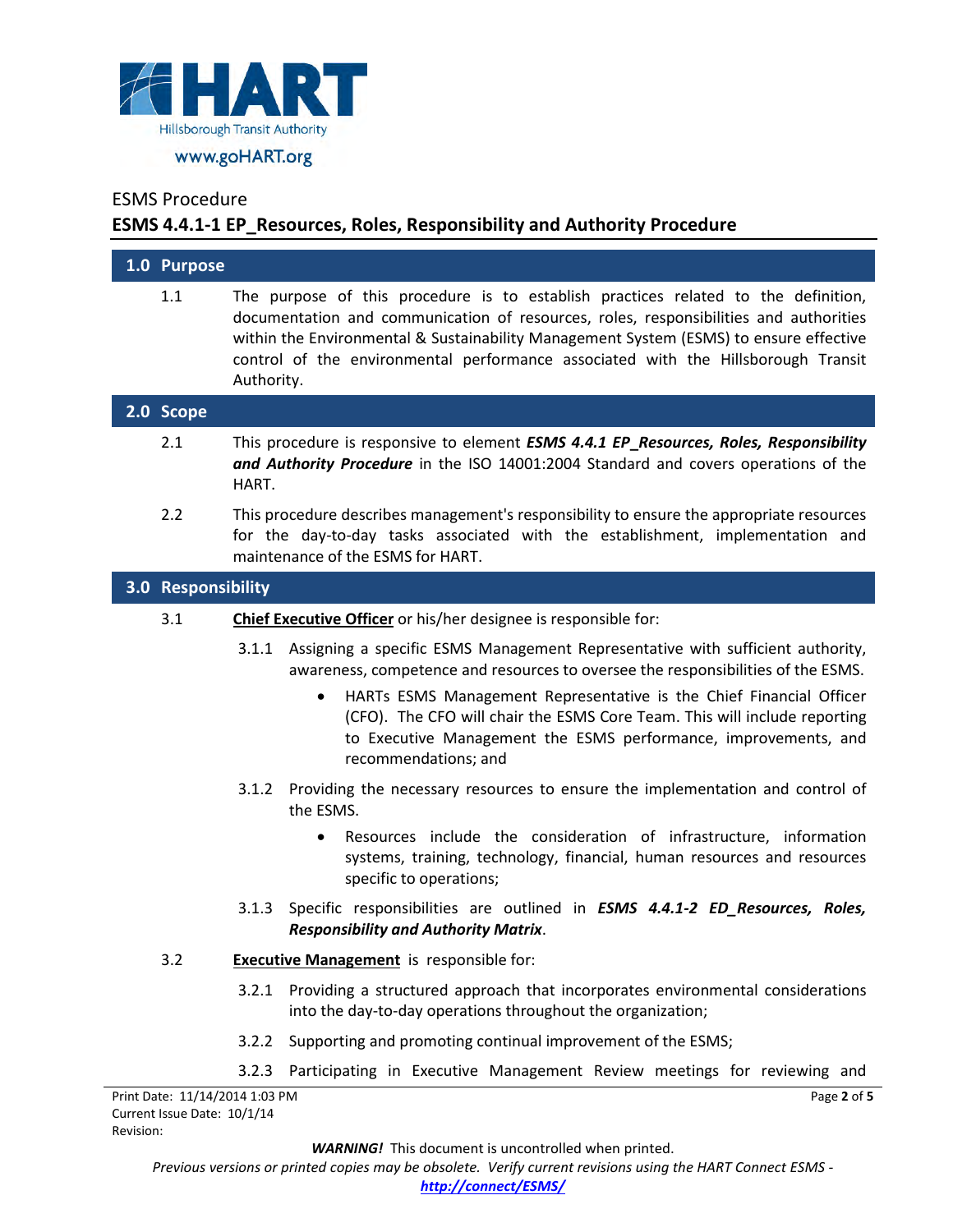

# ESMS Procedure **ESMS 4.4.1-1 EP\_Resources, Roles, Responsibility and Authority Procedure**

approving ESMS policies, procedures and documents; and

3.2.4 Other assigned responsibilities as documented in *ESMS 4.4.1-2 ED\_Resources, Roles, Responsibilities and Authority Matrix*.

#### 3.3 **ESMS Management Representative** is responsible for:

- 3.3.1 Leading and implementing the HART ESMS Program;
- 3.3.2 Defining, documenting and communicating roles and responsibilities to ensure development, implementation and maintenance of the ESMS and aligning its elements with existing management structure and responsibilities;
- 3.3.3 Keeping Executive Management informed on the progress, implementation and maintenance of the HART ESMS by reporting the ESMS performance and improvements.

This includes collecting the necessary information and making appropriate recommendations to allow Executive Management to evaluate the ESMS during a Management Review as documented in *ESMS 4.6-1 EP\_Management Review Procedure*;

- 3.3.4 Ensuring that Executive Management feedback is communicated the ESMS Core Team regarding decisions made from Executive Management Review meetings, including and specifically areas that require improvement; and
- 3.3.5 Other assigned responsibilities as documented in *ESMS 4.4.1-2 ED\_Resources, Roles, Responsibilities and Authority Matrix*.
- 3.4 **ESMS Core Team** is responsible for:
	- 3.4.1 Having the working knowledge of the ESMS framework;
	- 3.4.2 Assisting the ESMS Management Representative in the development, identification requirements for this procedure and related documents addressing roles and responsibilities in HARTs ESMS;
	- 3.4.3 Communicating the responsibilities and authorities to employees or persons working for or on behalf of the HART whose work relates to the ESMS. Refer to *ESMS 4.4.2-1 EP\_Competence, Training and Awareness Procedure*.
	- 3.4.4 Other assigned responsibilities as documented in *ESMS 4.4.1-2 ED\_Resources, Roles, Responsibilities and Authority Matrix*.
- 3.5 **ESMS Coordinator** is responsible for:
	- 3.5.1 Maintenance of the procedure(s) and related documents for the element *ESMS 4.4.1 EP\_Resources, Roles, Responsibility and Authority Procedure* in the ISO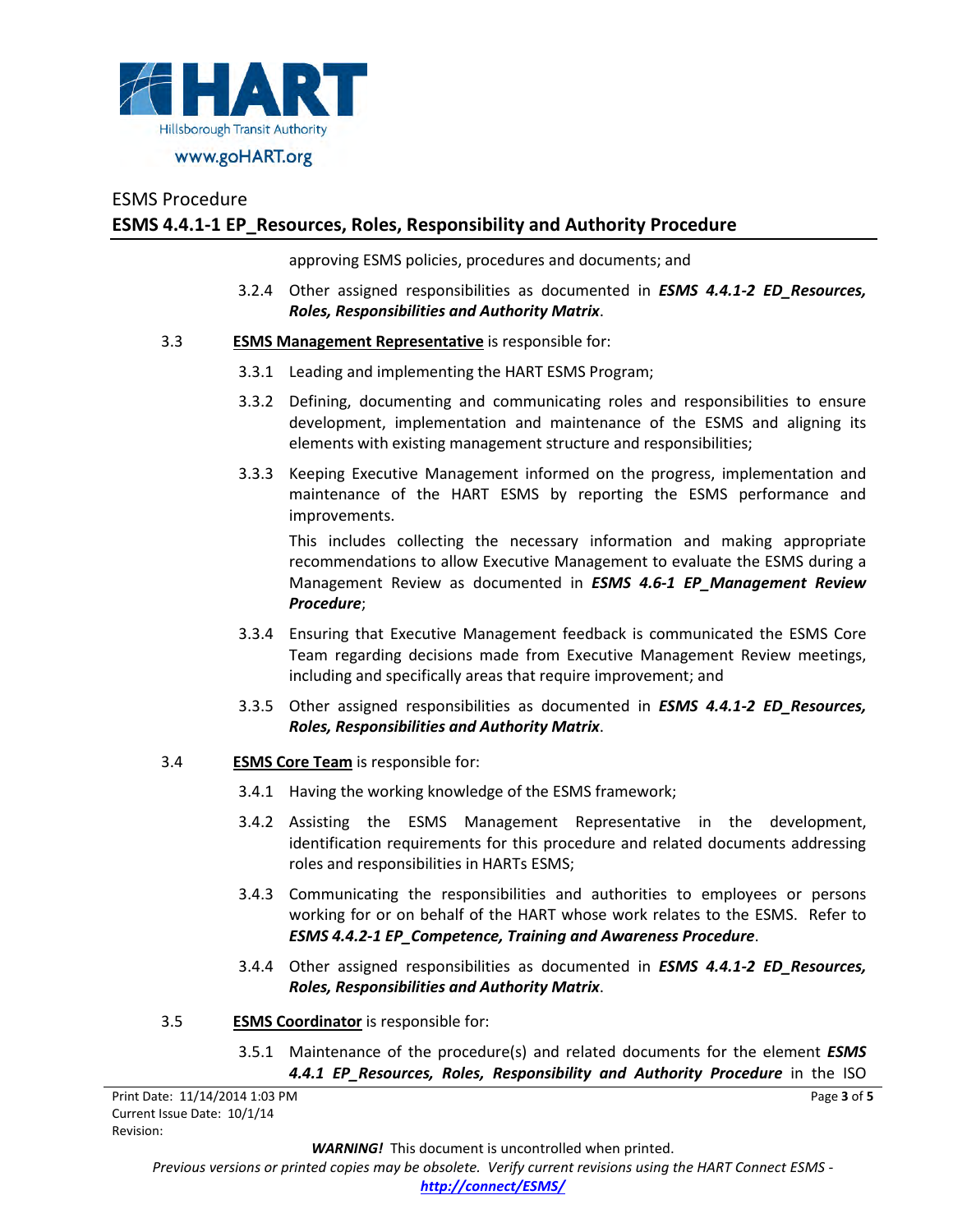

# ESMS Procedure **ESMS 4.4.1-1 EP\_Resources, Roles, Responsibility and Authority Procedure**

14001:2004 Standard;

- 3.5.2 Ensuring that a current copy of the ESMS related documents are maintained in the HARTs Connect ESMS; and
- 3.5.3 Other assigned responsibilities as documented in *ESMS 4.4.1-2 ED\_Resources, Roles, Responsibilities and Authority Matrix*.

|                                    |             | <b>4.0 Definitions</b>                                                                                                                                                                                                                                                                            |  |  |  |  |
|------------------------------------|-------------|---------------------------------------------------------------------------------------------------------------------------------------------------------------------------------------------------------------------------------------------------------------------------------------------------|--|--|--|--|
|                                    | 4.1         | Refer to ESMS 4.4.4-2 EP_ESMS Related Definitions Procedures.                                                                                                                                                                                                                                     |  |  |  |  |
|                                    | 5.0 Process |                                                                                                                                                                                                                                                                                                   |  |  |  |  |
|                                    | 5.1         | HART has defined and documented the roles, responsibilities and authorities for effective<br>environmental management in this procedure and the ESMS 4.4.1-2 ED_Resource, Roles,<br>Responsibility & Authority Matrix. Further environmental responsibilities are documented<br>in the following: |  |  |  |  |
|                                    |             | 5.1.1 Organizational charts and job descriptions. Refer to <b>ESMS 4.4.1-5 ED_ Resource,</b><br>Roles, Responsibility & Authority ESMS Organization Chart;                                                                                                                                        |  |  |  |  |
|                                    |             | Specific responsibilities associated with the ESMS Objectives, Targets and<br>5.1.2<br>Programs will be identified and documented in the ESMS 4.3.3-1 EP_Objectives,<br>Targets and Programs Procedure and related documents; and                                                                 |  |  |  |  |
|                                    |             | 5.1.3 The above listed documents are updated annually, or as appropriate.                                                                                                                                                                                                                         |  |  |  |  |
|                                    | 5.2         | All HART employees should know who is responsible for what function, and the key<br>environmental responsibilities should be communicated to the appropriate personnel.                                                                                                                           |  |  |  |  |
|                                    | 5.3         | The identification and documentation of environmental responsibilities will be developed<br>and maintained by the ESMS Core team or designee with the assistance of the ESMS<br>Management Representative or designee from throughout HART.                                                       |  |  |  |  |
| 6.0 References / Related Documents |             |                                                                                                                                                                                                                                                                                                   |  |  |  |  |
|                                    | 6.1         | <b>ESMS 4.4.1 EP_Resources, Roles, Responsibility and Authority Procedure</b>                                                                                                                                                                                                                     |  |  |  |  |
|                                    | 6.2         | ESMS 4.4.1-2 ED_Resource, Roles, Responsibility & Authority Matrix                                                                                                                                                                                                                                |  |  |  |  |
|                                    | 6.3         | <b>ESMS 4.6-1 EP_Management Review Procedure</b>                                                                                                                                                                                                                                                  |  |  |  |  |
|                                    | 6.4         | <b>ESMS 4.4.4-2 EP_ESMS Related Definitions Procedures</b>                                                                                                                                                                                                                                        |  |  |  |  |
|                                    | 6.5         | <b>ESMS 4.4.2-1 EP_Competence, Training and Awareness Procedure</b>                                                                                                                                                                                                                               |  |  |  |  |
|                                    | 6.6         | ESMS 4.4.1-5 ESMS 4.4.1-5 ED_ Resource, Roles, Responsibility & Authority ESMS                                                                                                                                                                                                                    |  |  |  |  |

*WARNING!*This document is uncontrolled when printed.